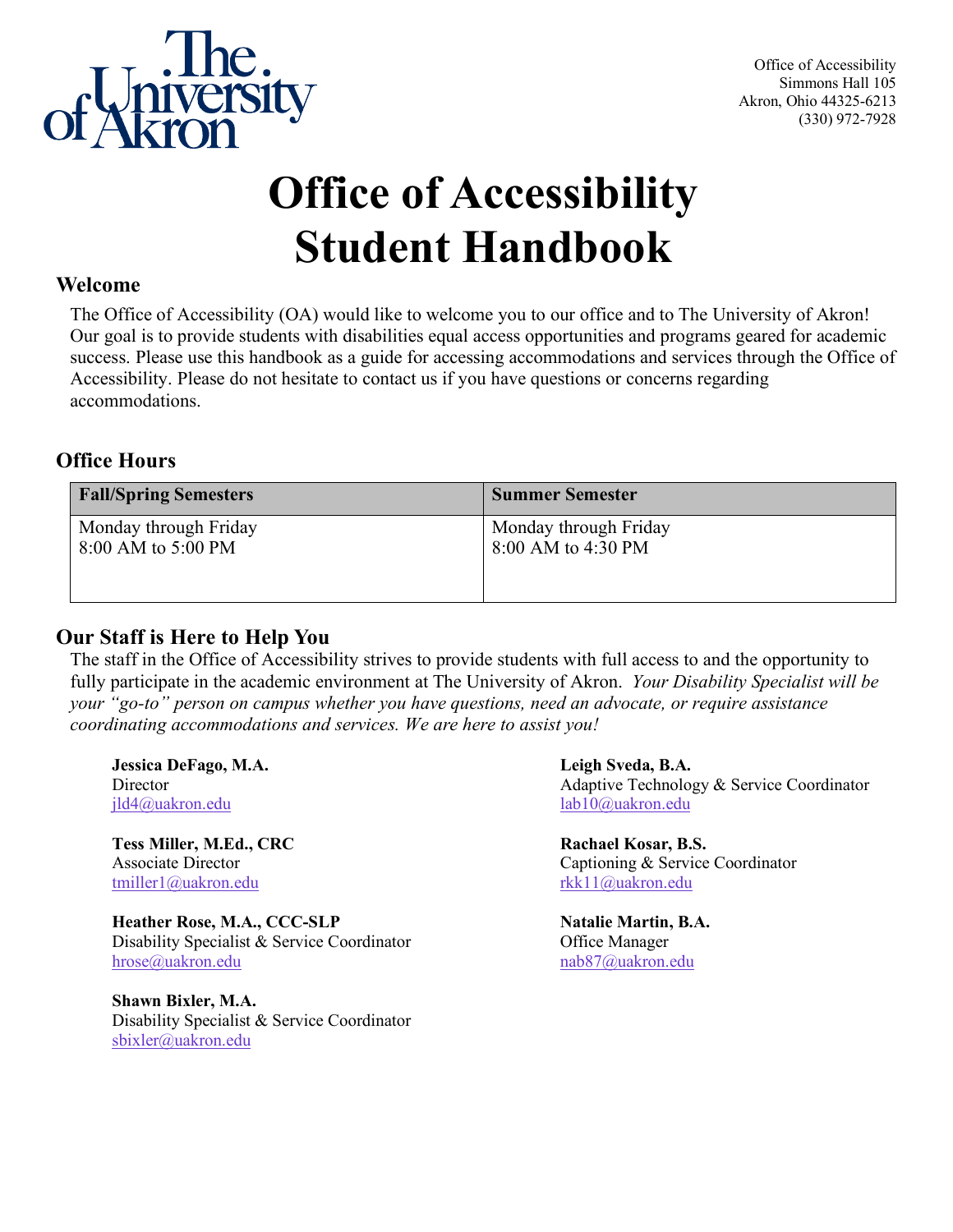### **Office of Accessibility Student Handbook Table of Contents**

### **General Information**

### **Accessing Accommodations**

### **Additional Services from the Office of Accessibility**

### **Additional Services from The University of Akron**

#### **Dispute Resolution Procedures**

| Dispute Resolution Procedures for Determination of Reasonable Accommodations 14 |  |
|---------------------------------------------------------------------------------|--|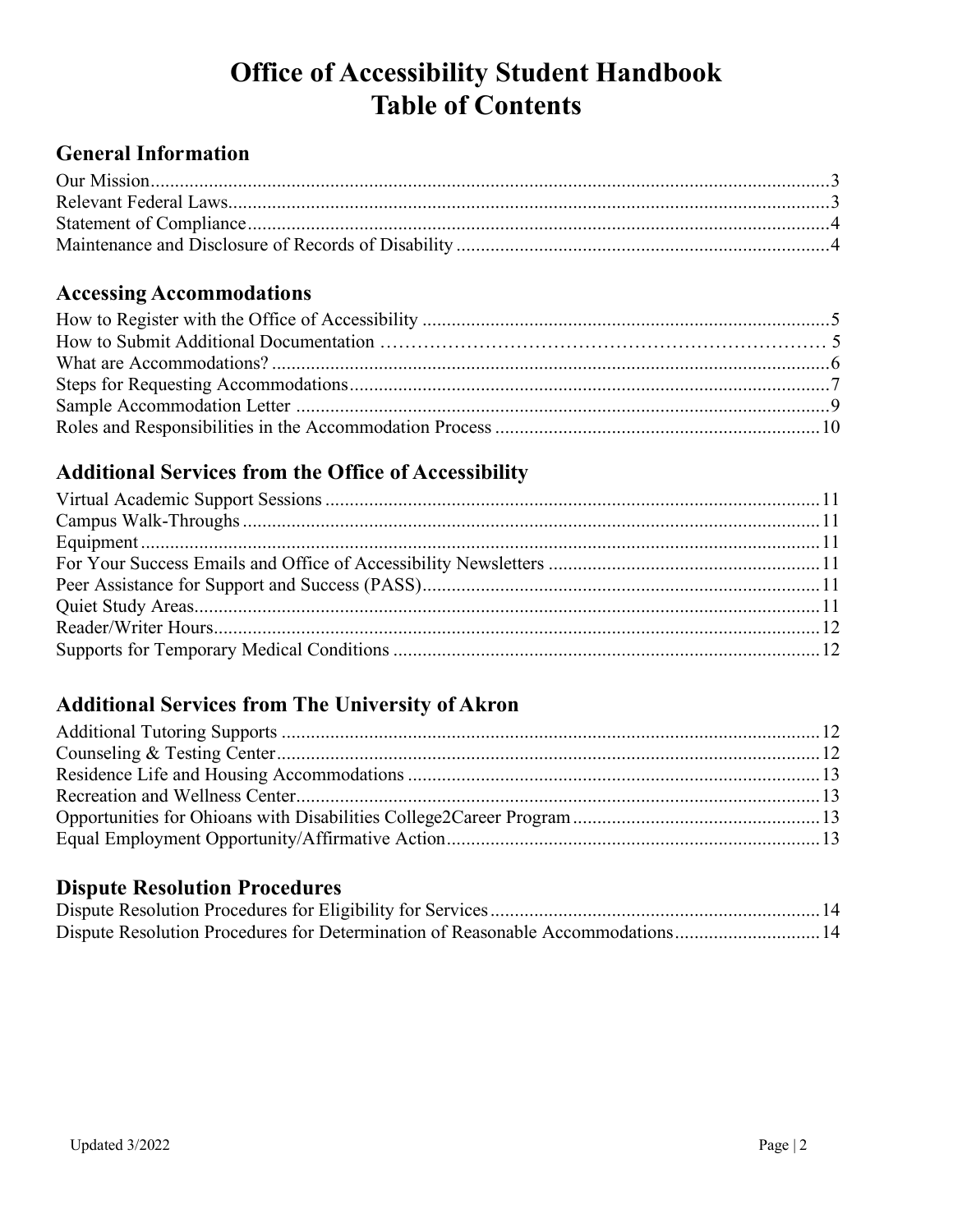### **General Office Information**

#### **Our Mission**

The mission of the Office of Accessibility at The University of Akron is to provide students with full access to and the opportunity to fully participate in the academic environment at The University of Akron. We are advocates of social justice for students with disabilities and work to end oppression by examining the social, cultural, and institutional barriers to inclusion of all students. We embrace the diversity of our student body and celebrate a culturally sensitive and accessible campus through outreach, partnership, and advocacy with all University of Akron departments.

Our goal is to provide reasonable accommodations and a supportive, well-resourced environment for students with disabilities to promote student success in the university environment. Our mission goes well beyond the legal requirements, including Section 504 of the Rehabilitation Act of 1973, the Americans with Disabilities Act (ADA) of 1990 and the ADA as Amended (2008), and supports the University's commitment to create an accessible and welcoming environment for all students.

#### **Legislation Mandates**

In addition to the mission of the Office of Accessibility, the following directives from federal laws guide the efforts of this office and The University of Akron to provide an accessible experience in higher education. The Rehabilitation Act of 1973 prohibits discrimination on the basis of disability in federally funded programs and activities. The Americans with Disabilities Act (ADA) of 1990 is a civil rights law that prohibits discrimination against individuals with disabilities in the areas of employment, state and local government, public accommodations and services, transportation, and telecommunications. An individual with a disability is defined by the ADA as a person who has a physical or mental impairment that substantially limits one of more major life activities, a person who has a history or record of such an impairment, or a person who is perceived by others as having such an impairment.

#### **Section 504 of the Rehabilitation Act of 1973**

"No otherwise qualified individual with a disability in the United States…Shall, solely by reason of his or her disability, be excluded from the participation in, be denied the benefits of, or be subjected to discrimination under any program or activity receiving federal financial assistance (Section 504 of the Rehabilitation Act of 1973)." For the purposes of this section, the term "program or activity" means all the operations of a college, university, or other post-secondary institution, or a public system of higher education.

#### **Title II of The Americans with Disabilities Act**

"Subject to the provision of this title, no qualified individual with a disability shall, by reason of such disability, be excluded from participation in or be denied the benefits of the services, programs or activities of a public entity, or be subjected to discrimination by such entity (Title II of the Americans with Disabilities Act)."

#### **Americans with Disabilities Act as Amended**

The ADA Amendments Act of 2008 (Public Law 110-325, ADAAA) became effective January 1, 2009. The ADAAA expands interpretation of the ADA's coverage, which has been narrowly construed by case law in a number of decisions by the Supreme Court. Because Congress viewed those decisions as limiting the rights of persons with disabilities, the ADAAA explicitly reversed those decisions. It also rejected portions of the regulations published by the Equal Employment Opportunity Commission (EEOC) that interpret Title I (the employment-related title) of the ADA. The ADAAA makes changes to the definition of the term "disability," clarifying and broadening that definition -- and therefore the number and types of persons who are protected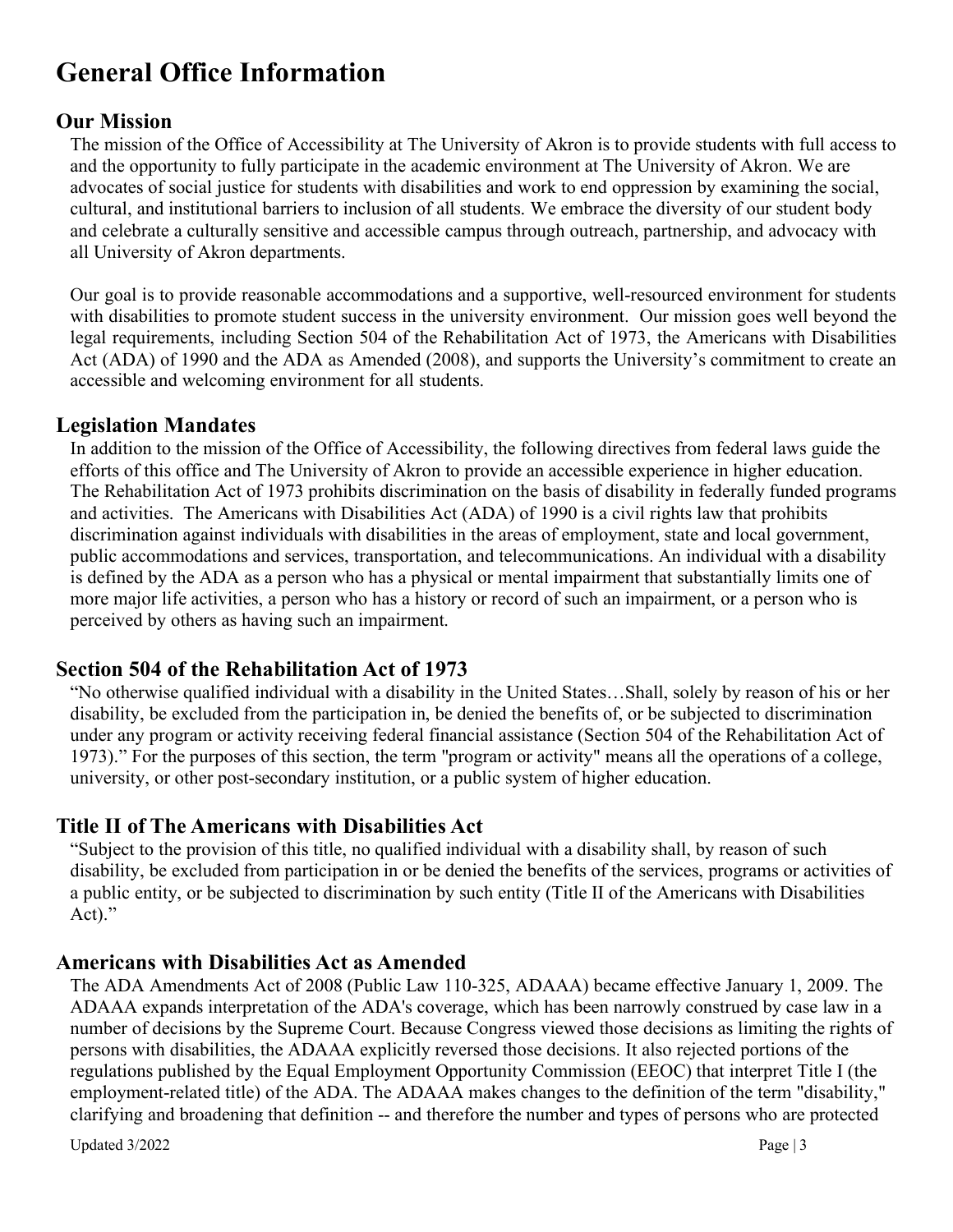under the ADA and other Federal disability nondiscrimination laws.

#### **Statement of Compliance**

*Pursuant to the Section 504 of the Rehabilitation Act of 1973, and Title II of the Americans with Disabilities Act (ADA) of 1990, The University of Akron does not discriminate against any student, because of a disability and does not exclude any qualified student with a disability from participation in or from receiving the benefits of the services, programs, or activities of the University.*

#### **Maintenance and Disclosure of Records of Disability**

*Policy for Maintenance and Disclosure of Student Records Related to Disability*

The Office of Accessibility maintains records of a student's disability according to the guidelines of the Family Educational Rights and Privacy Act (FERPA). These records are maintained in the Office of Accessibility separately from the student's academic records, which are maintained elsewhere in the institution (Registrar and/or appropriate academic unit). Records received by the Office of Accessibility that appears to contain information unrelated to the determination and provision of academic accommodations, auxiliary aids and services will be returned to the provider. Only information which is determined to be related to the disability and provision of academic accommodations will be retained by the Office of Accessibility.

#### *Procedure to Request Release or Review of Student Records Related to Disability*

The student should request the release or review of information by filling out The University of Akron's FERPA Release Form on the University of Akron's My Akron. The student may need to schedule an appointment to meet with their Disability Specialist to release or review the requested information.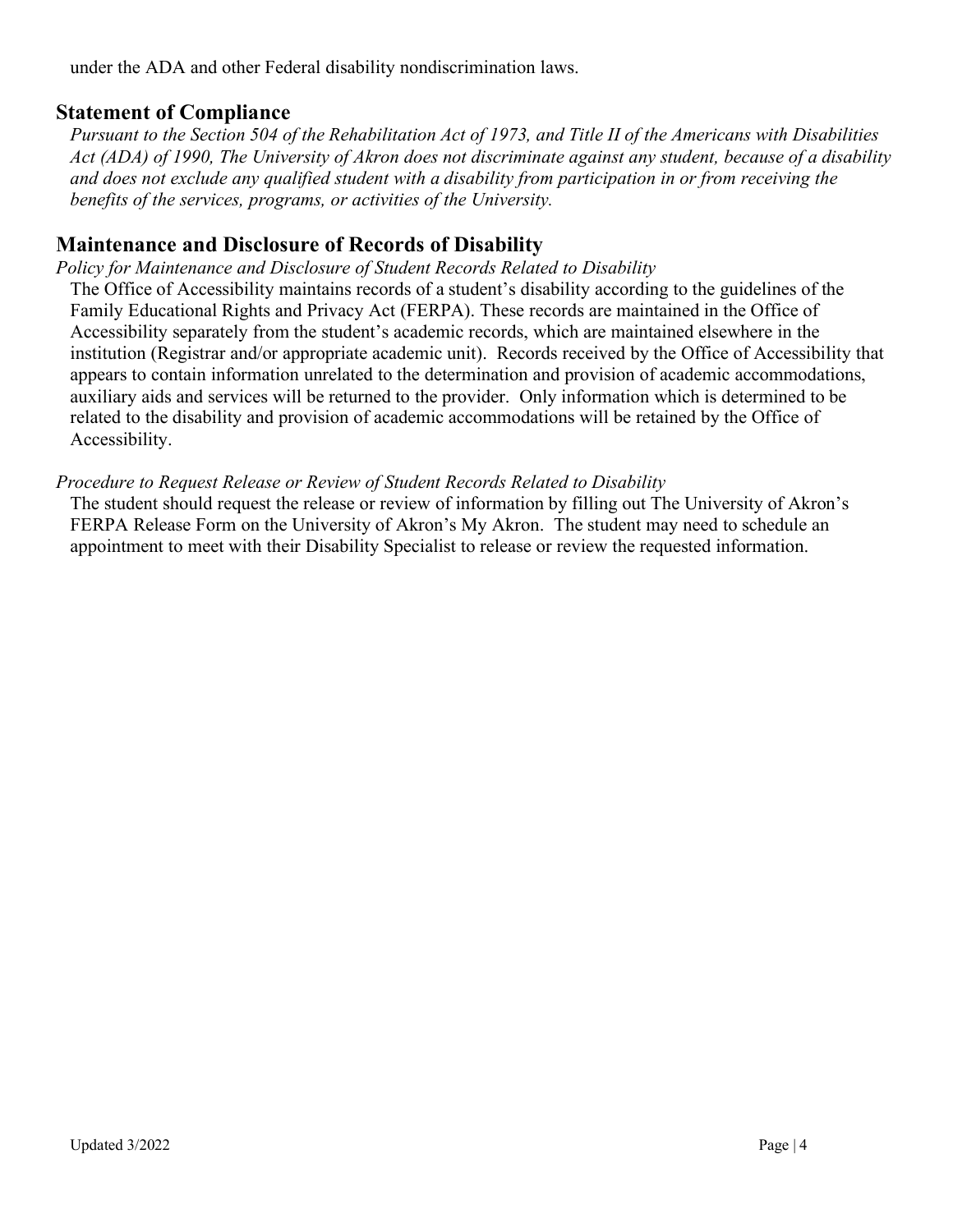### **Accessing Accommodations**

#### **How to Register with the Office of Accessibility … Easy as 1, 2, 3!!**

#### **1. Get Started at The University of Akron**

- Applying for admission to The University of Akron and applying for services with the Office of Accessibility are two different processes.
- Students need to apply, be accepted, and enroll in classes before attending an intake appointment.
- Students can register with the Office of Accessibility *at any point* while enrolled at The University of Akron.

#### **2. Submit New Student Application and Documentation**

- The Office of Accessibility recommends submitting the New Student Application and documentation 3 months prior to enrollment.
- Complete the New Student Application to register with the Office of Accessibility. The new student application is a brief online questionnaire designed for students to describe the impacts of a disability. STARS is the online system that allows students to request and notify faculty of approved accommodations: [https://york.accessiblelearning.com/s-Akron/ApplicationStudent.aspx.](https://york.accessiblelearning.com/s-Akron/ApplicationStudent.aspx)
- After completing the new student application, students should upload current, disability-related documentation of their disability(ies) completed by a **qualified professional**. The Office of Accessibility has specific guidelines available in Simmons Hall 105 and online at [https://www.uakron.edu/access/forms/.](https://www.uakron.edu/access/forms/) The Office of Accessibility will not accept disability-related documentation from treatment professionals who are related, in any way, to the student requesting services.

#### **3. Schedule an Intake Appointment**

- Once a new student application has been reviewed, including complete documentation, an Office of Accessibility staff member will follow-up to schedule an intake appointment. If any information in the application is incomplete, a staff member will contact the student to address what is needed via phone.
- During the intake appointment, you will discuss:
	- 1. Eligible services based upon documentation and disability-related needs.
	- 2. Training on our online accommodation request system (STARS).
	- 3. Any other questions/concerns about The University of Akron, our office, and preparation for attending college.
- Upon scheduling your Intake, you can expect to receive documents and materials necessary for the completion of the Intake appointment, via email. Please have these materials readily available during your appointment time.
- A support person (parent/guardian, spouse, case manager) is welcome to participate in the appointment.
- In order to complete your intake appointment, you will need to have access to the internet at the time of your scheduled appointment.
- The appointment will last approximately  $1 \frac{1}{2}$  hours.

#### **4. Submit Additional Documentation**

• Students have the ability to submit additional documentation through the Additional Documentation form within STARS. Students should utilize this form when needing to submit additional documentation. Students may consider submitting additional documentation for many different reasons. These reasons may include, but are not limited to: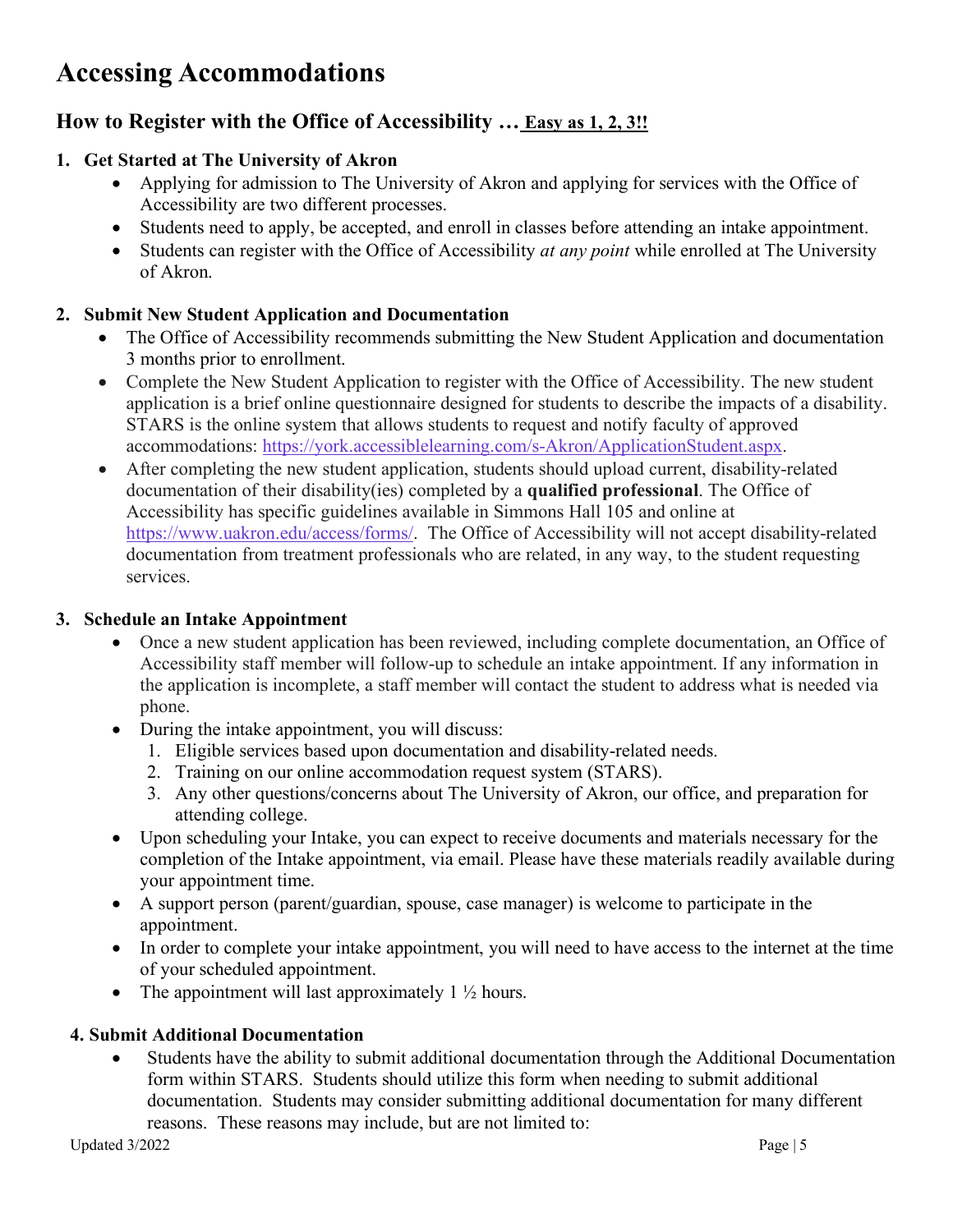- o Sustained a Temporary Medical Condition (broken bone, concussion, unexpected hospitalization);
- o An exacerbation of current disability-related symptoms;
- o Additional disability diagnosis;
- o Submitting documentation for the review of Provisional status;
- o Requesting the review of current documentation on file for eligibility of a new accommodation.
- Students should upload current, disability-related documentation of their disability(ies) to STARS completed by a **qualified professional.** The Office of Accessibility has specific guidelines available on our website or in Simmons Hall 105. The Office of Accessibility will not accept disability-related documentation from treatment professionals who are related, in any way, to the student requesting services.
- Students are encouraged to contact their Disability Specialist with questions or to discuss the process of submitting additional documentation.

#### **What are Accommodations?**

An accommodation is a support that is put in place for a course, program, service, job, activity, or facility designed to eliminate or minimize disability-related barriers. There are many ways to accommodate a situation or activity. Accommodations vary based on individual circumstances and disability-related documentation.

In order for an accommodation to be considered, it must not:

- Compromise the essential requirements of a course, program, job, activity, or facility.
- Cause an undue administrative or financial hardship.
- Compromise the safety to you or others.
- Fundamentally alter a course or program.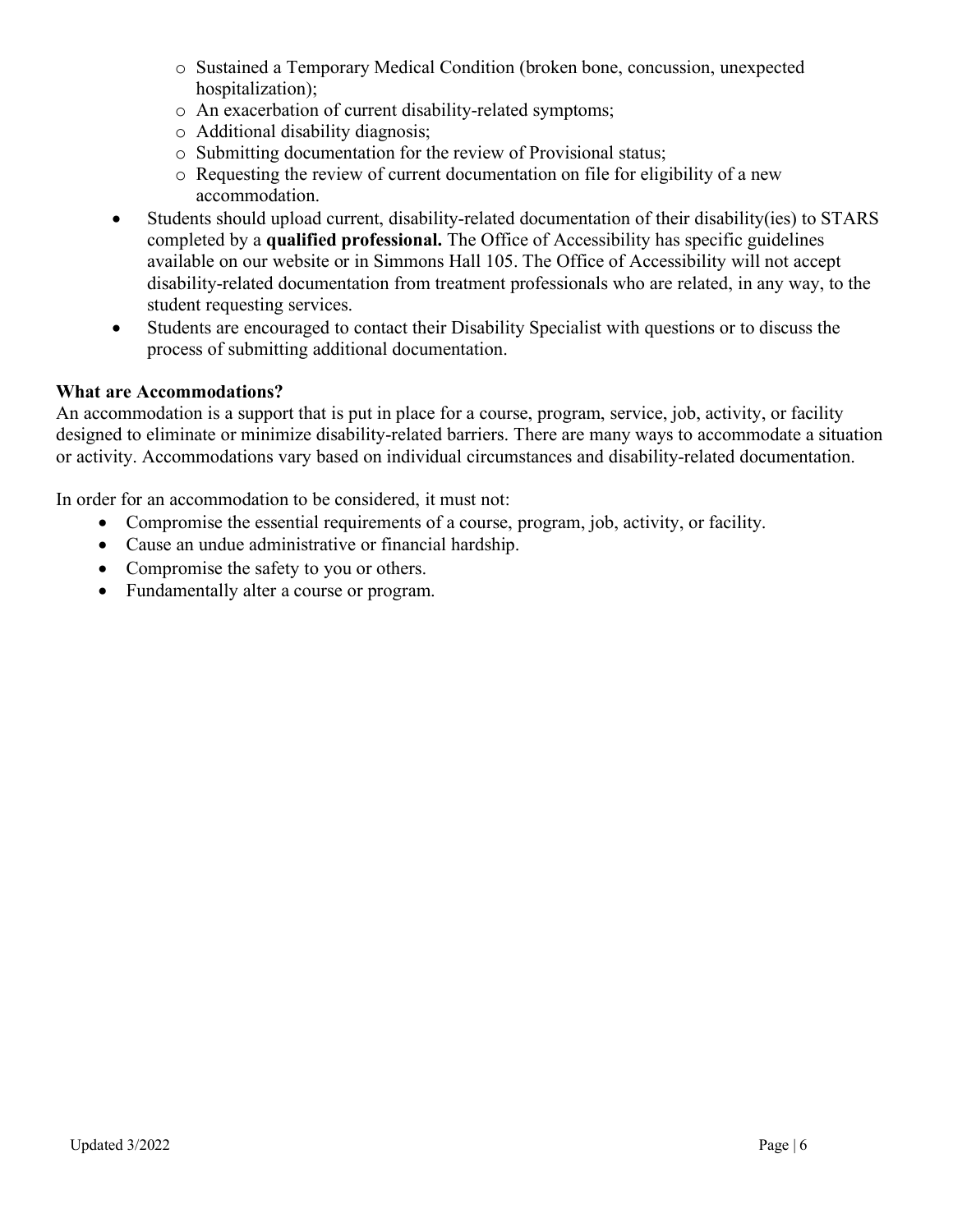## **Steps for Requesting Accommodations**

#### **Students must follow these steps EACH SEMESTER if they wish to utilize accommodations!**

#### **1. Schedule your classes**

- It is important to organize your schedule in a way that works best for you! Consider the following before meeting with your advisor:
	- $\checkmark$  Check MyAkron for your registration dates so you can schedule your classes as soon as they are open.
	- $\checkmark$  Should you schedule breaks between classes? Breaks between classes are especially helpful if extended time on testing is one of your accommodations or if you have specific transportation needs.
	- $\checkmark$  When do you function your best? You may want to schedule classes at a certain time of day due to medication or other reasons.
	- $\checkmark$  Should you limit the number of "heavy" reading, math-related, or writing-intensive courses you take at the same time? Try to balance your schedule so it works best for you.

#### **2. Be Aware of Deadlines for Accommodation Requests**

- Some accommodations have deadlines in order to have sufficient time to coordinate services. Deadlines are located at [www.uakron.edu/access.](http://www.uakron.edu/access)
- Please request accommodations as soon as possible to avoid missing any deadlines.
- If a deadline is missed, services will **NOT** be denied. However, they may take significantly longer to implement.

#### **3. Request Accommodations through STARS**

- Request accommodations as soon as you have a class schedule prior to each semester.
- Log in to the Student Testing and Accommodation Request System (STARS) website [https://york.accessiblelearning.com/Akron.](https://york.accessiblelearning.com/Akron)
- Select the courses for which you would like accommodations and click "Step 2- Continue to Customize Your Accommodations."
- Mark the specific accommodations you need for each class.
- Accommodation letters will be emailed to your professors.
- **IMPORTANT** If you change your schedule, it is your responsibility to update your accommodation request in STARS. We are unable to process requests for added classes or schedule changes unless the accommodation request is updated.
- *Forgot how to request your accommodations through STARS? We can help you!*
	- $\checkmark$  Watch the "How to Request Accommodation Letters" tutorial at [www.uakron.edu/access.](http://www.uakron.edu/access)
	- $\checkmark$  Come to the OA during office hours and a staff member will assist you.
	- $\checkmark$  Schedule a meeting with your Disability Specialist for assistance.

#### **4. Be Aware of Internship, Co-op, Experiential Learning Requirements, and University affiliated Events and Requirements**

Internship and/or co-op experiences are often very different than a typical classroom format and frequently involve hands-on experiences. As a result, the type of academic accommodations that would be reasonable for these experiences will often be different than those that have been used in the classroom setting.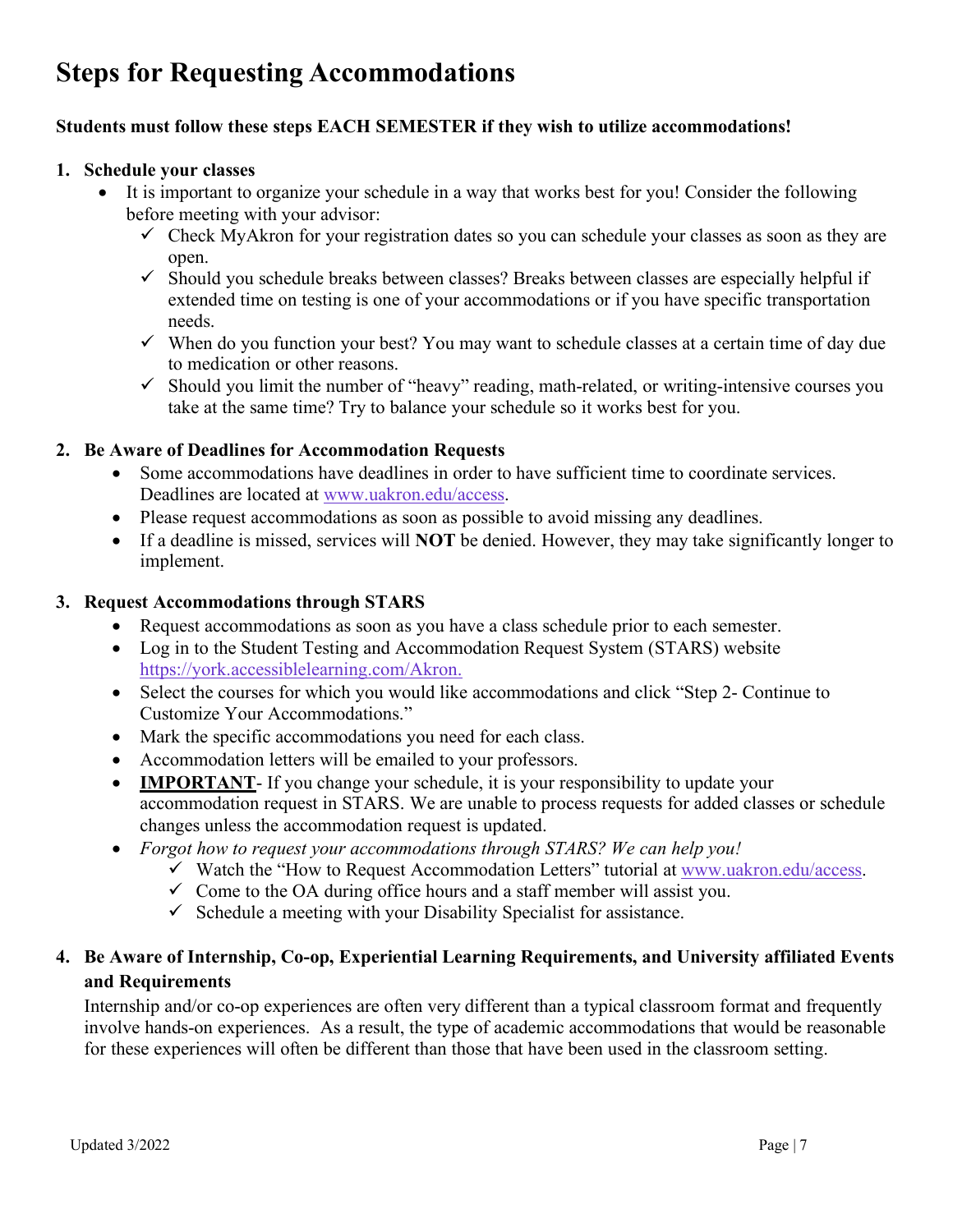#### **Guidelines for Students**

- Please be aware that the information contained in accommodation letters is limited to classroom accommodations and general university sponsored events only.
- To initiate services for internships/co-ops/experiential learning experiences, meet with a Disability Specialist at least **one semester prior** to the scheduled start date of the experience.
- The Disability Specialist will consult with the student, the department, and the on-site supervisor as needed to determine what is required by the student to perform functional requirements (i.e., physical strengths, visual acuity, attendance, etc.) at the experience. They will then implement any modifications to the student's current accommodations for the placement site.
- It is noted that a typical classroom accommodation letter will not automatically be sent to the placement site. Any formalized accommodation plan will only be implemented after the student has gone through the above-mentioned steps and accommodations are deemed to be warranted at the experience site.
- Please be aware, students are eligible for non-academic accommodations. This may include accommodations in student organizations, Student Recreation & Wellness Services, and student hearing proceedings which may include Student Conduct and Community Standards, Title IV, or other university related programs. When requesting accommodations for these university sponsored events and proceedings, registered students should complete the Additional Documentation Process within their STARS account within a minimum of one month prior to the scheduled occurrence.

#### **5. Accommodation Letters are Emailed to Professors**

- Accommodation letters are the formal description of the services and accommodations students will receive through the Office of Accessibility.
- Letters are emailed to instructors one week before the semester starts if requested in advance.
- Letters can be emailed to instructors at any time throughout the semester upon the student's request.

#### **6. Communicate with your Professors and Pertinent Academic Administrators**

- Communication between students and faculty is essential when smoothly implementing accommodation plans. Students are required to take steps to ensure the implementation of accommodations and maintain good communication with professors each semester.
- Make sure professors understand your accommodations and do not have any questions. **This includes completing all required agreements between you, the faculty, and the Office of Accessibility. If the agreements are not completed, we will assume you do not need the associated accommodation. If you experience issues when requesting faculty to discuss the required agreements, you should immediately contact the Office of Accessibility to seek out support.**
- Notify your Disability Specialist if you would like assistance related to communication strategies to use when working with your professors.

#### **7. Contact your Disability Specialist if You Have Questions**

- Call (330) 972-7928.
- Email directly.
- Meet virtually through Microsoft Teams.

**IMPORTANT**: Accommodations are **NOT** retroactive. This means that services and accommodations apply only from the point at which the student requests the accommodations AND communicates the desire to use each of their approved accommodations.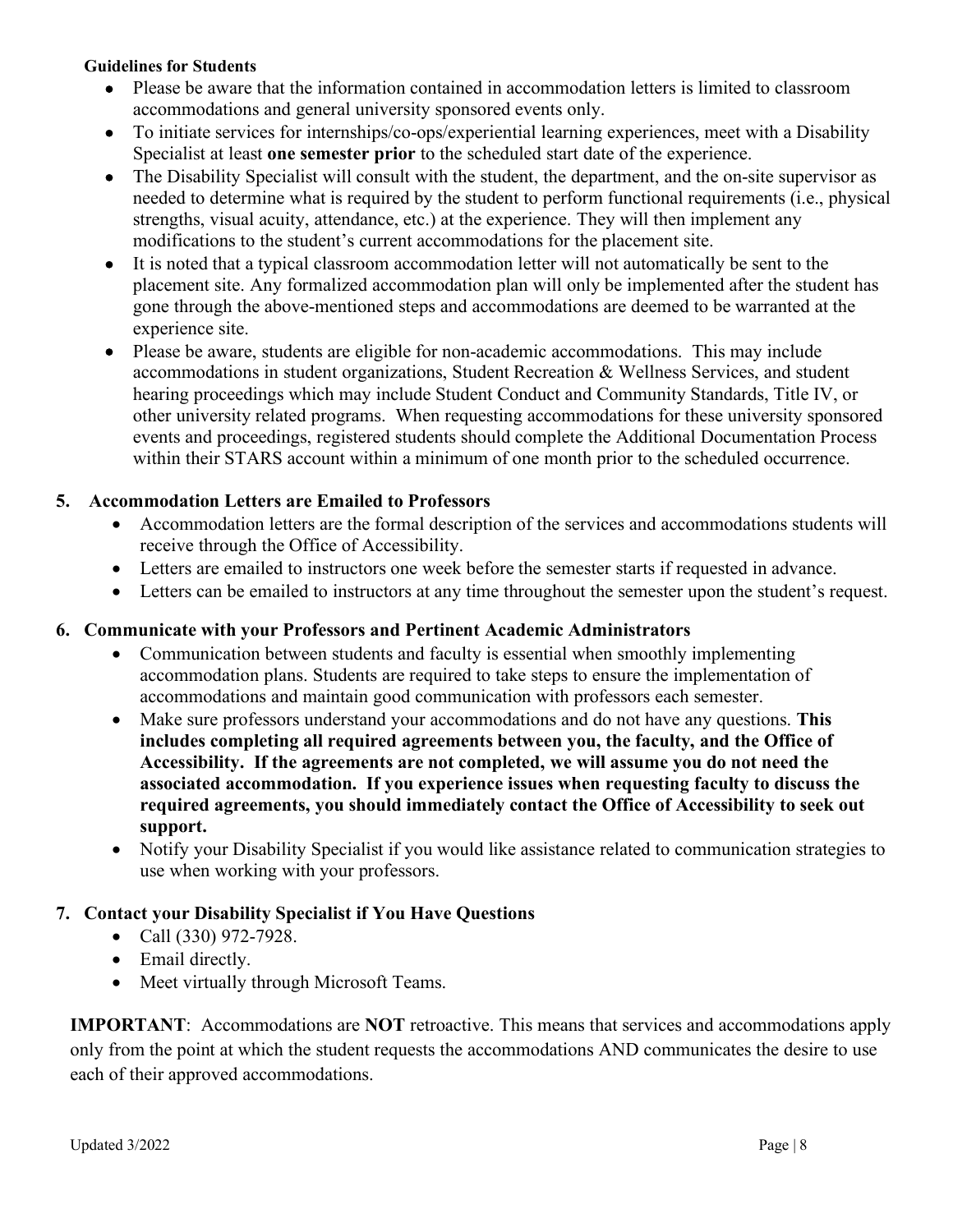### **Sample Accommodation Letter**

Letter of Classroom Accommodation - Spring 2022

Student Name: Zippy Roo Student ID: 0000001 Class: 1000 100.001 - TEST CLASS FOR OA (CRN: 10000)

The above named individual is a student with a disability who has requested accommodations and assistance from the Office of Accessibility. The student has provided this office with individualized, confidential documentation from a qualified professional that substantiates the disability.

Federal law and University policy require that the University create an environment where students with various disabilities can partake of the programs and services we have to offer in a nondiscriminatory manner. In pursuant to University policy #33-59-20-01 subsection C, The University of Akron recognizes its responsibility for creating an institutional atmosphere in which students with disabilities have the opportunity to be successful. The recommended classroom accommodations for this student are as follows:

#### PLEASE COMPLETE: Alternative Testing Agreement

Student is eligible for Alternative Testing services, please fill out alternative testing agreement for the student by using the following link: alternative testing agreement (or copy and paste the following link to your browser: https://york.accessiblelearning.com/Akron/TestingAgreement.aspx?ID=75916&CID=279302&Key=m3NXKRwuJ. If you have filled a similar alternative testing agreement for another student in the same class, please do not hesitate to contact us or send us an email to copy the alternative testing agreement for the other students.

#### 1. Alternative Formats

o Use of textbooks in an alternative format.

#### 2. Alternative Testing

- Time extensions for completing tests, online and in-class, equal to 50% additional time. Students must notify instructor and make arrangements prior to test date. If the instructor is unable to provide the testing accommodations, the student should contact the Office of Accessibility a minimum of four days prior to the test date for scheduling.
- o Assistance in reading tests. Student must request a reader through the Office of Accessibility at least 4 days prior to test.
- o Testing in a distraction reduced space (provided by the instructor whenever possible, or by the Office of Accessibility)

The accommodations based on the impact of a disability are intended to remove barriers to learning and demonstration of knowledge between students with disabilities and students without. Students may choose not to use all of these accommodations in your class. Office of Accessibility policy suggests that students speak to you about these accommodations and maintain necessary communication with you and the Office of Accessibility to coordinate services throughout the semester. Each student is ultimately responsible for notifying you of these accommodations in a timely manner. In some courses, students may be required to perform technical standards which may not be reasonable accommodations. Consultation with the Office of Accessibility may be necessary in these situations.

If you have any questions concerning the implementation of these accommodations in your classroom or if you believe that any of these accommodations are incompatible with fundamental course objectives, please call me at 330-972-7928.

Sincerely,

Natalie Martin Office of Accessibility The University of Akron (330) 972-7928 nab87@uakron.edu http://www.uakron.edu/access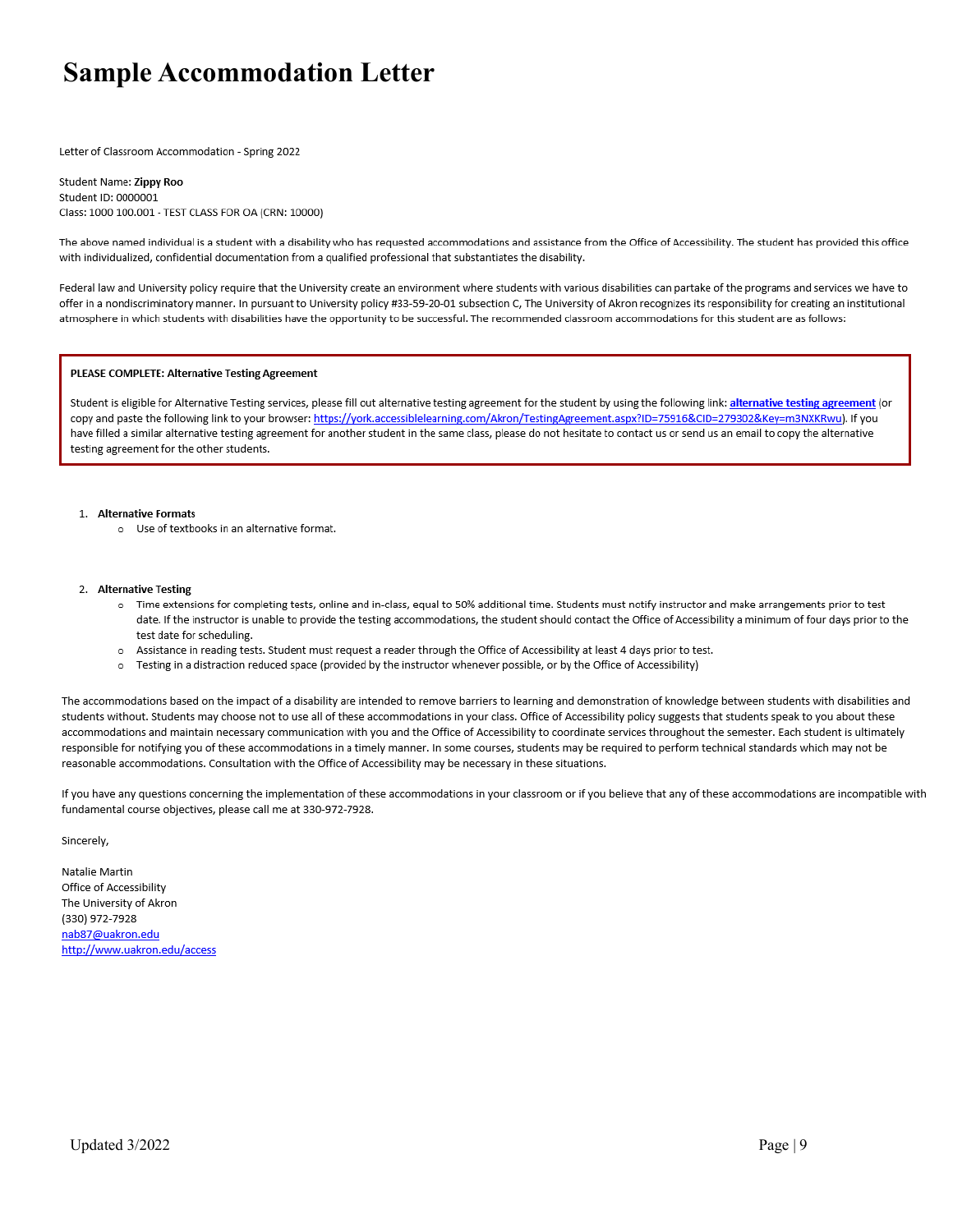## **Roles and Responsibilities in the Accommodation Process**

#### *Office of Accessibility Responsibilities*

- Review and explain what documentation is needed to determine eligibility for services.
- Determine your eligibility for individualized accommodations based on documentation.
- Maintain student files in a confidential manner.
- Send letters to faculty members that detail your accommodations, per your request in STARS.
- Make a reasonable, good faith effort to provide accommodations, aids, and services for eligible students in a timely manner.

#### *Student Responsibilities*

- Register with the Office of Accessibility by providing necessary documentation.
- Meet with your Disability Specialist to discuss your needs.
- Submit accommodation requests through STARS **each semester**.
- Speak to your professors about your accommodations and maintain necessary communication with instructors and the Office of Accessibility to coordinate services throughout the semester.
	- o Establish agreed upon arrangements for the use of your accommodations with each of your instructors and complete any necessary Instructor Agreement Forms related to your accommodations, within the first two weeks of the semester.
- Be aware of out-of-classroom/hands-on learning experiences in your program and communicate with your Disability Specialist and professors to determine appropriate accommodations for those experiences.
	- $\circ$  This may include accommodations in student organizations, Student Recreation & Wellness Services, and student hearing proceedings (which may include Student Conduct and Community Standards, Title IV, or other university related programs).
- Meet with your Disability Specialist to discuss any evacuation concerns. If applicable, some students may also need to communicate with their professors about individualized evacuations plans.
- Complete the Additional Documentation Form in your STARS profile if you have additional accommodation requests that you wish to have considered and reviewed by your Disability Specialist.
- Notify your Disability Specialist if additional accommodations should be considered.
- Contact your Disability Specialist and/or professors if you have any questions/concerns.

#### *Faculty Responsibilities*

- Understand accommodations approved by the Office of Accessibility. It is reasonable for the faculty member to consult with the Office of Accessibility when clarification is needed about how to implement accommodations in their course.
- Collaborate with the student and/or the Office of Accessibility to coordinate accommodations.
- Contact the Office of Accessibility if there are questions/concerns regarding accommodations.
- Know the essential elements of a course or program and request consultation from the Office of Accessibility if an accommodation is deemed to be unreasonable due to the requirements of an assignment, course, or program.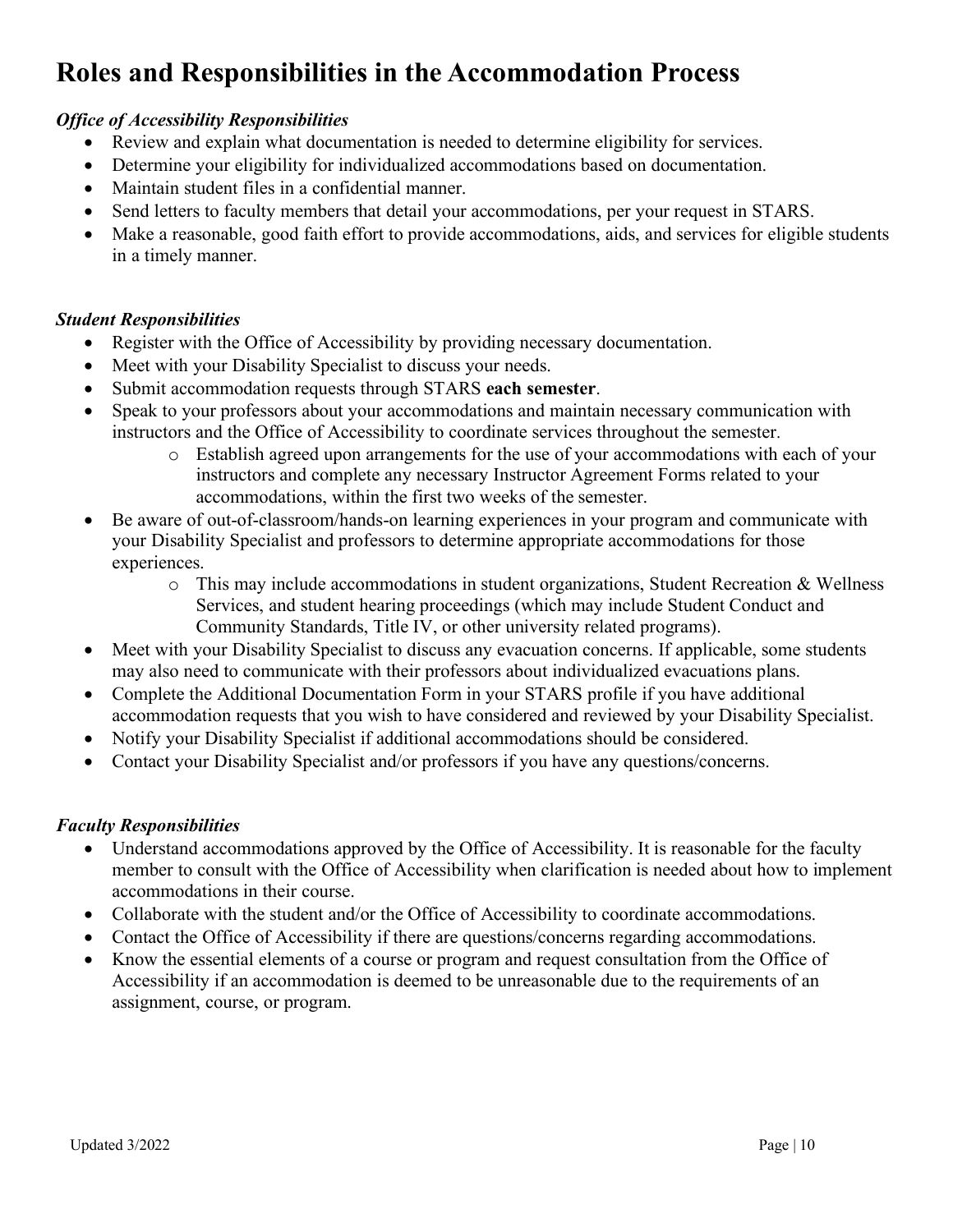### **Additional Services from the Office of Accessibility**

#### **Academic Support Sessions**

Our Disability Specialists are available to meet with you virtually for Academic Support Sessions throughout each semester. We are here to help if you would like assistance with time management, organization, connecting to campus resources, accessing your accommodations, and/or communicating with your professors. Please do not hesitate to contact your Disability Specialist by email *at any time*.

#### **Campus Walk-Throughs**

The Office of Accessibility staff is available, upon request and by appointment only, to walk with you through campus to help determine accessible routes and assess classroom furniture prior to the beginning of each semester. Campus walk-throughs are intended to help you feel prepared and confident at the onset of each semester.

#### **Equipment**

The Office of Accessibility has equipment that can be loaned from our office, including (but not limited to): Audio Recorders, Assistive Listening Devices, Digital Recorders, and SmartPens. Students may be asked to complete an Audio Recorder Agreement form when checking out an audio recorder. Your Disability Specialist may make recommendations for you to utilize a specific piece of equipment and will determine your eligibility. Equipment must be returned to the Office of Accessibility upon completion of each semester. Failure to return equipment will result in a hold on your student account and a fee if the equipment is lost or broken.

#### **For Your Success Emails and Office of Accessibility Newsletters**

The Office of Accessibility periodically sends emails and newsletters to students registered with our office. These correspondences will be sent to your University of Akron email account, as email is the preferred method of communication at The University of Akron. We will inform you of deadlines, important dates, and helpful tips For Your Success!

#### **Peer Assistance for Support and Success (PASS)**

The mission of The Office of Accessibility's Peer Assistance for Support and Success (PASS) program is for students with disabilities to get involved on campus, get connected with campus resources, feel supported, and learn invaluable skills and strategies to ensure, not only academic success, but lifelong success. The program promotes inclusivity through workshops and events each semester. Students can visit and subscribe to the PASS YouTube channel to view previous workshops and watch additional content provided by the program: [https://www.youtube.com/channel/UCk-p6W7mkBMvhJVTWQ35sGQ.](https://www.youtube.com/channel/UCk-p6W7mkBMvhJVTWQ35sGQ)

The PASS program offers a peer mentorship program to assist students with academic skills. Students can schedule 30-minute regular appointments with vetted peer mentors specializing in upper-level college skills, such as prioritizing tasks, studying skills, time management, and organization. Students should call (330) 972- 7928 or email  $\arccos(a)$ uakron.edu to schedule appointments.

#### **Quiet Study Areas**

The Office of Accessibility has multiple quiet rooms that are available for student registered with our office to utilize during office hours. These rooms provide a quiet, distraction-reduced environment for students to study. Quiet study rooms may not be available during high volume testing times, including the weeks of midterms and finals. Please call (330) 972-7928 to make a reservation or stop in the Office of Accessibility to check the availability of a room.

Updated 3/2022 Page | 11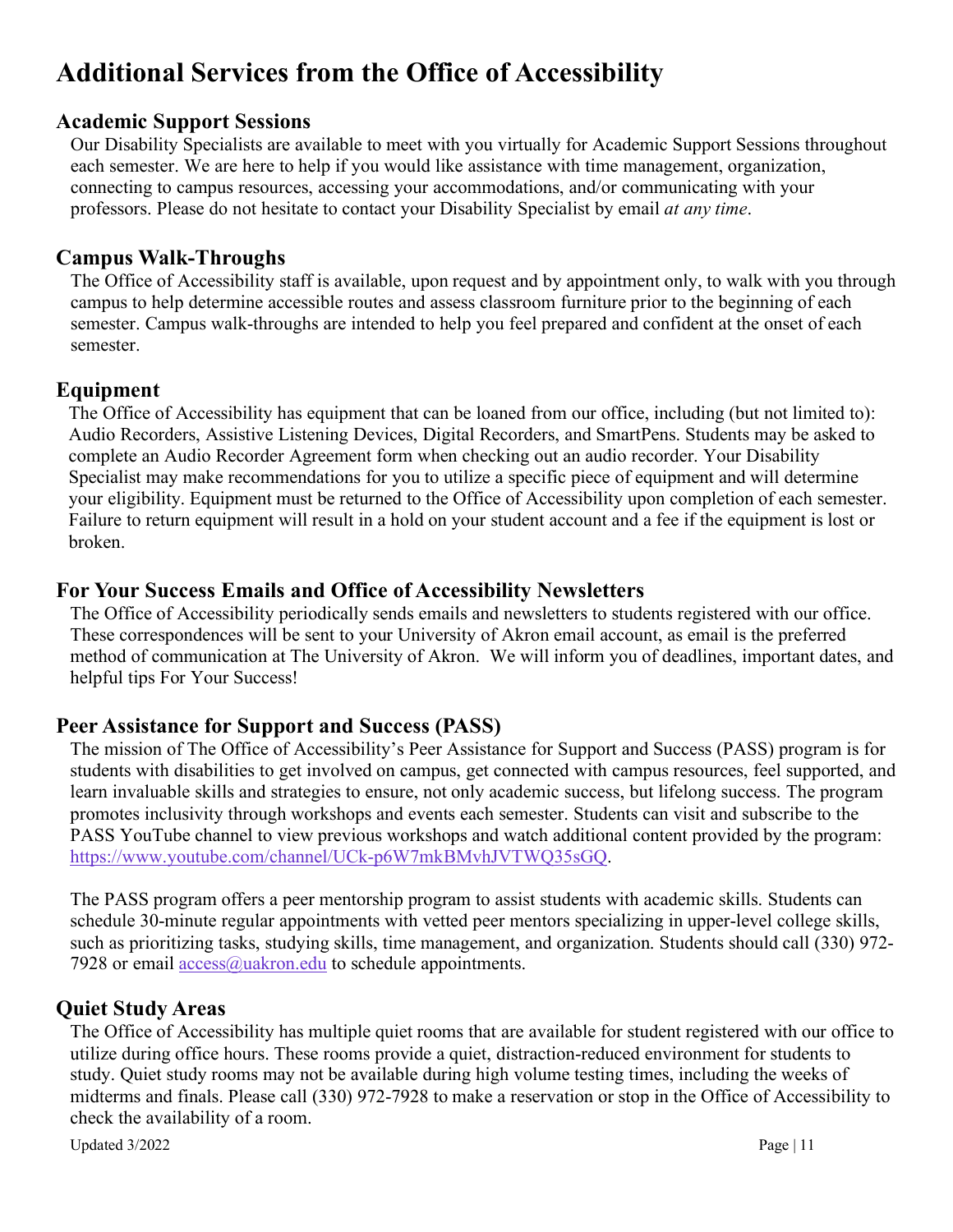#### **Reader/Writer Hours**

Reader and Writer hours are available by appointment. These hours may be limited based on availability and the point in the semester. A reader reads the directions, questions, and answer choices to a student but does not interpret, re-word, or explain the assignment. A writer writes down, or otherwise records, student responses but does not create answers for the student or help the student identify answers. Approval of sessions will depend on availability of OA staff and room availability. Requests should be made four business days in advance by calling (330) 972-7928. Contact your Disability Specialist if you are interested in utilizing these services or if additional assistance is needed.

#### **Supports for Temporary Medical Conditions**

Temporary medical conditions, including injured limbs, surgeries, pregnancy, and short-term illnesses, may require temporary, short-term accommodations. While the University is not obligated to provide accommodations for students with temporary medical conditions, the Office of Accessibility attempts to accommodate students that may need temporary support accessing the physical campus and the educational curriculum. Please contact us if you have questions about a temporary medical condition.

### **Additional Services at The University of Akron**

#### **Additional Tutoring Supports**

Although the Office of Accessibility does not directly provide tutoring for students, we collaborate with the tutoring centers in Bierce Library and the Polsky Building to provide services for our students. The University of Akron also provides free year-round E-Tutoring Services for current students through [https://etutoring.ohiolink.edu/.](https://etutoring.ohiolink.edu/) To use the services, you must create an account and log into the program. Please contact the Help Desk at (330) 972-6888 if you require assistance setting up an e-tutoring account.

Bierce Writing Commons, Room 68 Bierce Math Lab, Room 69 Polsky Math Lab, Polsky 332 Learning Assistants Program, ground floor

**Bierce Library, (330) 972-6552** Polsky Building, (330) 972-7046<br>Bierce Writing Commons, Room 68 Polsky Writing Lab, Polsky 303 Bierce Subject Tutoring, ground floor College Reading and Study Skills, Polsky 342

Additional tutoring opportunities are available through the Office of Academic and Retention Support (OARS) for General Education classes as well as Math, Science, Engineering, and Medical geared courses. OARS is located in Simmons Hall 301. Please call (330) 972-7760 or email [STEM@uakron.edu.](mailto:STEM@uakron.edu) You can also ask your Disability Specialist for a current tutoring schedule or for more information.

#### **Counseling & Testing Center**

The OA frequently collaborates with the Counseling & Testing Center to provide wrap-around supports for students. The Counseling & Testing Center offers comprehensive psychological services to currently enrolled students. A culturally diverse staff of licensed psychologists and doctoral trainees provide psychological counseling for psychotherapy, career counseling, testing services, outreach and consultation to the University community.

The Counseling & Testing Center provides Learning Disorder/ADHD Assessments for students at a low cost. The Counseling & Testing Center is located in Simmons Hall 306. Please speak to your Disability Specialist or call the Counseling Center at (330) 972-7082 to make an appointment if interested.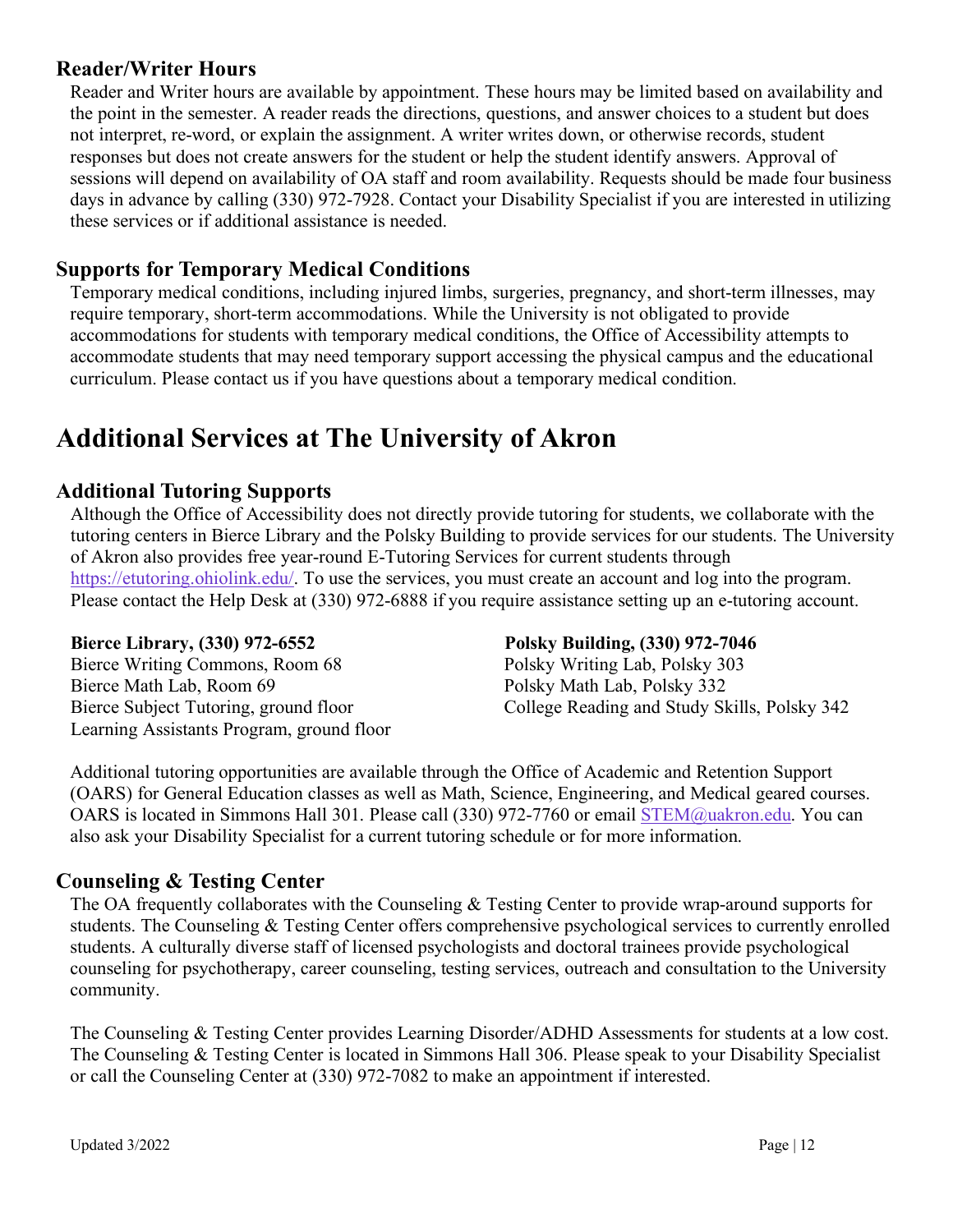#### **Recreation and Wellness Center**

The University of Akron's Recreation and Wellness Center provides accessible equipment to students. Please visit the Recreation and Wellness Center or call (330) 972-2348 for more information.

#### **Residence Life and Housing Accommodations**

Residence Life and Housing is committed to providing accessible on-campus living arrangements for students with disabilities. Documentation for accommodation requests related to residence life should be submitted directly to the Office of Accessibility, preferably at the time the Housing Contract is submitted to University Residence Life and Housing. The Office of Accessibility will determine specific accommodations after consultation with Residence Life and Housing. Please contact the Office of Accessibility for more information about this process.

#### **Opportunities for Ohioans with Disabilities (OOD) College2Careers (C2C) Program**

A full-time dedicated OOD vocational rehabilitation counselor is immersed at The University of Akron to assist students with disabilities. The counselor is able to provide career counseling and purchase additional services and supports that assist students with disabilities to stay in school, successfully complete their degree, and obtain employment postgraduation. Services may include the following:

- Career exploration and counseling
- Assistive technology
- Resume and interview preparation
- Placement in paid internships
- Placement services for permanent employment after graduation
- Supports and accommodations necessary for internships and permanent employment
- Tools and licenses for employment

For more information, please contact Mara Byers via email at [mara.byers@ood.ohio.gov,](mailto:mara.byers@ood.ohio.gov) by calling (330) 972-2163, or through the online information request form at [https://www.uakron.edu/career/c2c/.](https://nam11.safelinks.protection.outlook.com/?url=https%3A%2F%2Fwww.uakron.edu%2Fcareer%2Fc2c%2F&data=04%7C01%7Cahaas%40uakron.edu%7C8a559625a55f4845ffe608d8d76071a5%7Ce8575dedd7f94ecea4aa0b32991aeedd%7C0%7C0%7C637496156712514412%7CUnknown%7CTWFpbGZsb3d8eyJWIjoiMC4wLjAwMDAiLCJQIjoiV2luMzIiLCJBTiI6Ik1haWwiLCJXVCI6Mn0%3D%7C1000&sdata=8B6Z4rBqxy2UFLxmh%2FgpyRIL0Vcdj7cJMQEpHkYCb9Y%3D&reserved=0)

#### **Equal Employment Opportunity/Affirmative Action**

The University of Akron provides all students the opportunity to compete, advance and succeed at the University, and in its programs and activities, on a level playing field, without regard to race, skin color, gender or gender identity, religion, national origin, disability or age. Students are advised to contact Equal Employment Opportunity/Affirmative Action when they believe they have been treated differently because of their affiliations in one of the protected groups.

For more information, please contact Tami Hannon, Director EEO/AA, (330) 972-7300 or [EEOCompliance@uakron.edu,](mailto:EEOCompliance@uakron.edu) or through the online form at [https://www.uakron.edu/hr/eeoaa/eeo](https://nam11.safelinks.protection.outlook.com/?url=https%3A%2F%2Fwww.uakron.edu%2Fhr%2Feeoaa%2Feeo-complaint&data=04%7C01%7Cahaas%40uakron.edu%7C2edc1c82d1774005581408d91548690d%7Ce8575dedd7f94ecea4aa0b32991aeedd%7C0%7C0%7C637564223001819349%7CUnknown%7CTWFpbGZsb3d8eyJWIjoiMC4wLjAwMDAiLCJQIjoiV2luMzIiLCJBTiI6Ik1haWwiLCJXVCI6Mn0%3D%7C1000&sdata=JniPJR9q2jtPzvWOlOG2GgGN5Cq1z1ZV8ACWLSeJbRk%3D&reserved=0)[complaint.](https://nam11.safelinks.protection.outlook.com/?url=https%3A%2F%2Fwww.uakron.edu%2Fhr%2Feeoaa%2Feeo-complaint&data=04%7C01%7Cahaas%40uakron.edu%7C2edc1c82d1774005581408d91548690d%7Ce8575dedd7f94ecea4aa0b32991aeedd%7C0%7C0%7C637564223001819349%7CUnknown%7CTWFpbGZsb3d8eyJWIjoiMC4wLjAwMDAiLCJQIjoiV2luMzIiLCJBTiI6Ik1haWwiLCJXVCI6Mn0%3D%7C1000&sdata=JniPJR9q2jtPzvWOlOG2GgGN5Cq1z1ZV8ACWLSeJbRk%3D&reserved=0)